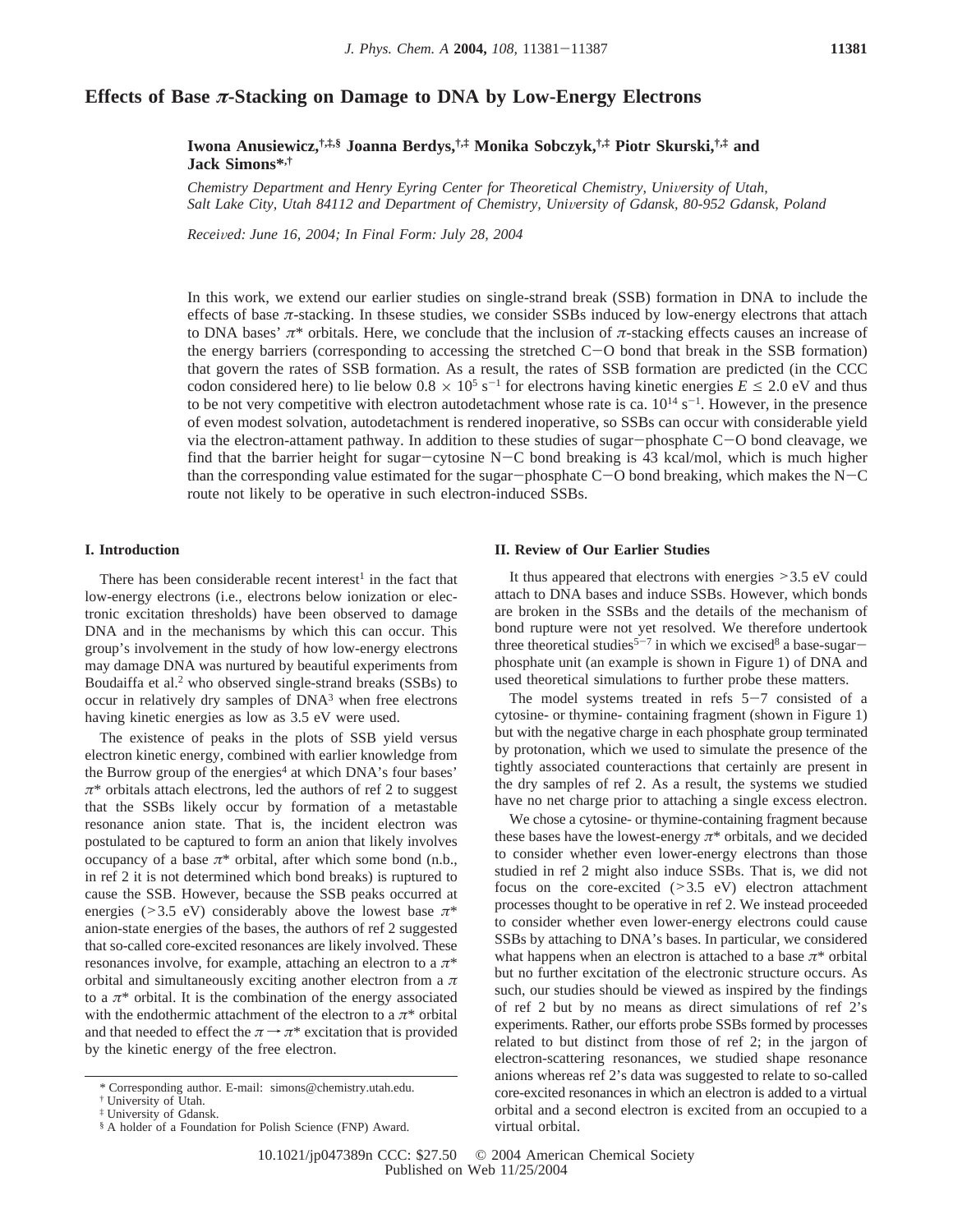

Figure 1. Fragment of DNA excised for study in refs 5 and 6 showing the cytosine-sugar-phosphate fragment and the bond that rupture (in ref 7 the fragment of DNA studied contains thymine instead of cytosine).



**Figure 2.** Energies of neutral (filled symbols) and anionic (open symbols) cytosine-containing DNA fragment vs  $C-O$  bond length  $(\AA)$ as isolated species (top two plots) and with  $\epsilon = 78$  (bottom two plots) (taken from ref 6).

**TABLE 1: Barriers (kcal mol**-**1) along the C**-**O Bond Length for Various Electron Kinetic Energies** *E* **(eV) and Various Solvent Dielectric Constants**  $\epsilon$  **for the Cytosine–Sugar–Phosphate Fragment (from**) **Cytosine**-**Sugar**-**Phosphate Fragment (from Ref 6)**

| electron energy $E$ (eV)     | 0.2 | 0.3 | 0.8 | 1.0 |    |   |
|------------------------------|-----|-----|-----|-----|----|---|
| barrier ( $\epsilon = 1.0$ ) | 16  | 15  | 12  |     |    |   |
| barrier ( $\epsilon$ = 4.9)  | 18  | 18  | 13  | 10  | 10 | 8 |
| barrier ( $\epsilon$ = 10.4) | 19  | 20  | 14  | 10  | 10 | 8 |
| barrier ( $\epsilon$ = 78)   | 28  | 22  |     |     |    |   |
|                              |     |     |     |     |    |   |

**TABLE 2: Barriers (kcal mol<sup>-1</sup>) along the**  $C-O$  **Bond Length for Various Electron Kinetic Energies** *E* **(eV) and Various Solvent Dielectric Constants**  $\epsilon$  for the **Thymine**-**Sugar**-**Phosphate Fragment (from Ref 7)**

| electron energy $E$ (eV)     | 0.25 | 0.3 | 0.45  | 10 |
|------------------------------|------|-----|-------|----|
| barrier ( $\epsilon = 1.0$ ) | 13   | 13  | I ( ) |    |
| barrier ( $\epsilon$ = 4.9)  | 17   | 15  | 14    | 10 |
| barrier ( $\epsilon$ = 10.4) | 18   | 17  | 14    |    |
| barrier ( $\epsilon$ = 78)   | 25   | 19  |       |    |
|                              |      |     |       |    |

**A. Cytosine or Thymine Electron Attachment.** The primary findings of two of our earlier studies are summarized below in Figure 2, Table 1, and Table 2. In Figure 2, we plot the energy of the cytosine-sugar-phosphate fragment as the phosphatesugar  $O-C$  bond is stretched<sup>9</sup> both in the absence of the attached electron and with an electron attached to cytosine's lowest *π*\*

orbital. We plot these data both for an isolated (i.e., nonsolvated) fragment as is representative of the samples in ref 2 and when solvated by a medium characterized by a dielectric constant  $\epsilon$ of 78. We performed the solvated-fragment simulations to gain some idea of how large an effect solvation might have on the SSB formation process we were considering.

The two crucial observations to make in Figure 2 are

(1) that the anion surface has a barrier near 1.9 Å and subsequently drops to lower energy as *R* is further increased, while the neutral-fragment surface monotonically increases with *R* indicative of homolytic cleavage of the  $C-O$  bond and

(2) that the anion is electronically metastable with respect to electron autodetachment when solvation is absent but can be rendered electronically stable if solvation is sufficient.

As we explain below, the barrier on the anion surface and its physical origin play central roles in the mechanism and rates of SSB formation that we introduced in ref 6. Moreover, the stability or metastability of the  $\pi^*$  anion determines whether SSB formation does or does not have to compete with electron autodetachment and thus plays a crucial role in determining the final yield of SSBs.

Our data on the cytosine-containing DNA fragment (Table 1) are qualitatively the same as those we obtained for a thyminecontaining species (Table 2), although there are quantitative differences in the bond-cleavage rates and how these rates depend on electron energy  $E$  and solvation strength  $\epsilon$ .

In our earlier studies, we carried out simulations for a range of energies *E* for the electron that attaches to the  $\pi^*$  orbital because these metastable  $\pi^*$  anion states have substantial Heisenberg widths that derive from their short lifetimes.<sup>4</sup> We varied the electron energy *E* to span the reasonable range of these widths. For each *E* value, we carried out simulations with the cytosine (or thymine)-sugar-phosphate unit surrounded by a dielectric medium of various solvation strengths (as characterized by the dielectric constant  $\epsilon$  in the polarized continuum model (PCM) of solvation).<sup>10</sup> In Tables 1 and 2, we summarize how the barrier on the anion surface depends on the electron kinetic energy  $E$  and the solvent dielectric strength  $\epsilon$ .

The yield for SSB formation per electron that strikes a DNA sample depends on several factors only one of which we have addressed: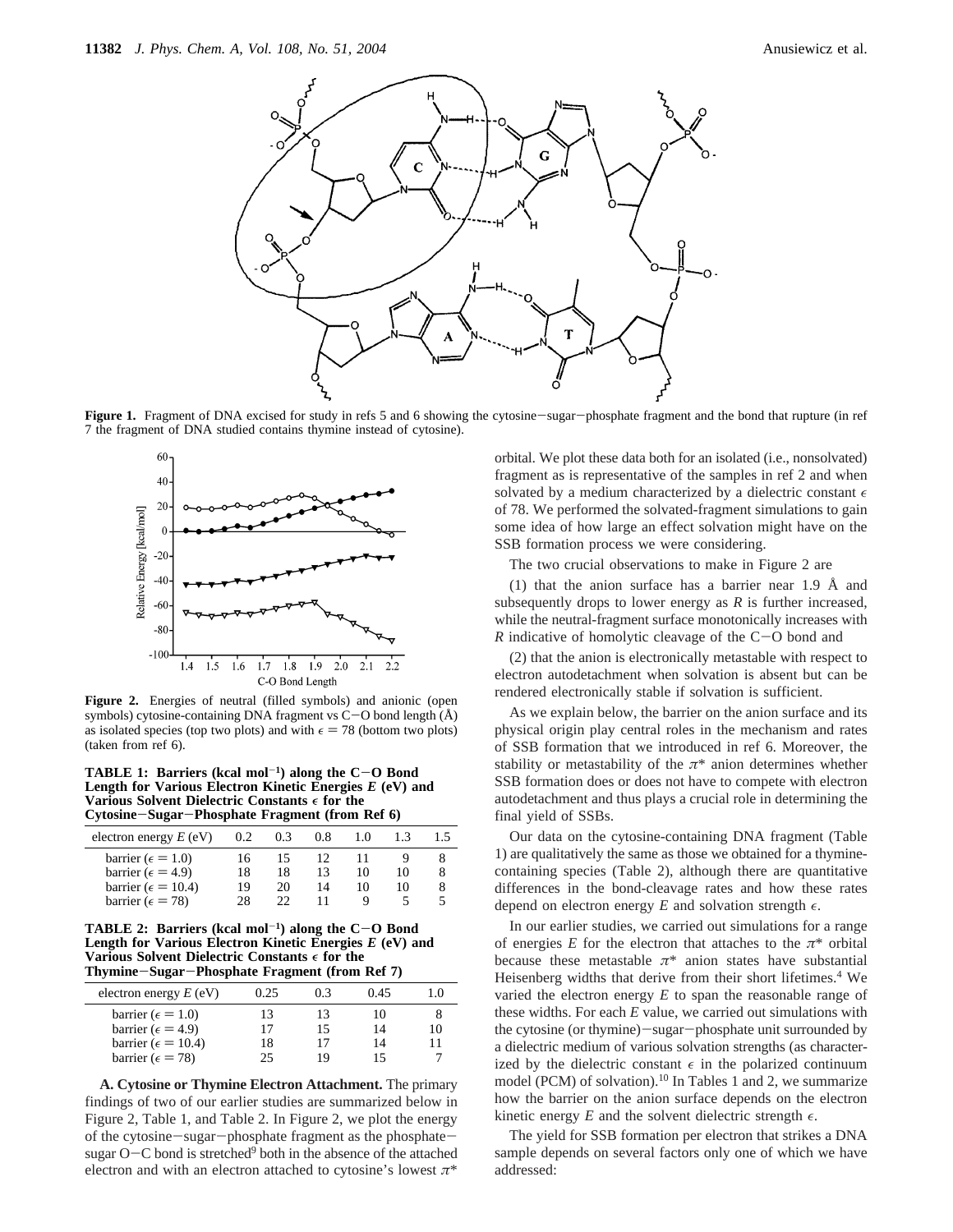(1) The probability for attachment of the electron to the *π*\* orbital of the base and its electron energy dependence.

(2) The Franck-Condon factors that arise in the capture crosssection. Because there are small geometry changes accompanying adding an electron to a base *π*\* orbital, these factors are expected to be large and favorable for the cases under study.

(3) The probability that, once the electron has been captured into a  $\pi^*$  orbital, a bond cleavage occurs.

In the present study, as in our past efforts, we focus only on the third factor. As stated above, we believe the Franck-Condon contributions will not attenuate the rates appreciably. Moreover, we know from ref 2 that the yield of SSBs is in the range of  $10^{-4}$  per incident electron, and so the attachment probability cannot be smaller than  $10^{-4}$ , and its E-depedence is known from the measurements of ref 4 where electron attachment to DNA bases was studied. So, the focus of our work remains on determining what happens after an electron is attached to a DNA base.

From the above barrier data, we are able to estimate the rates of C-O bond breakage after electron attachment by taking the frequency at which a typical C-O bond vibrates (ca.  $10^{13}$  s<sup>-1</sup>) and multiplying by the probability *P* that thermal motions can access the barrier height  $\Delta$ :  $P = \exp(-\Delta/kT)$ . We found these barriers  $\Delta$  to vary from ca. 5 to 28 kcal/mol and from 7 to 25 kcal/mol for cytosine- (Table 1) and thymine-containing (Table 2) fragments, respectively; they are smallest at higher *E*-values and they depend on the solvation environment as shown in Tables 1 and 2.

It was thus suggested in refs  $5-7$  that accessing the barrier on the  $\pi^*$  anion surface would be the rate-limiting step in SSB formation (after electron capture) by the *π*\* base anion mechanism that we suggested. Also, barrier heights of 5, 10, 15, 20, and 25 kcal mol<sup>-1</sup> are predicted (using rate =  $10^{13} \exp(-\Delta/$  $RT$ ) s<sup>-1</sup> and a temperature of 298 K as in ref 2) to produce C-O rupture rates of 6.3  $\times$  10<sup>9</sup>, 1.3  $\times$  10<sup>6</sup>, 2.7  $\times$  10<sup>2</sup>, 6  $\times$  $10^{-2}$ , and  $1 \times 10^{-5}$  s<sup>-1</sup>. For example, when a 1 eV electron attaches to cytosine, the barrier height is 11 kcal mol<sup>-1</sup>, and we predict phosphate-sugar O-<sup>C</sup> *<sup>σ</sup>* bond cleavage occurs at  $10^6$  s<sup>-1</sup>.

So, what did we suggest is involved in the electron-induced SSB formation process? First, it is important to recall that the unsolvated anion (as in ref 2) can undergo autodetachment (at a rate of ca.  $10^{14}$  s<sup>-1</sup>). Also, it is believed that the attached electron can hop to a neighboring *π*-stacked base (at a rate of ca.  $10^{12}$  s<sup>-1</sup>). Therefore, the bond-cleavage rates mentioned above suggest that only 1 in ca.  $10^8$  such  $\pi^*$  anions will subsequently undergo SSB formation; most will autodetach, and electron migration from base to base will be ca.  $10<sup>4</sup>$  times faster than that of bond cleavage. However, our data also suggest that the base anion can be rendered electronically stable<sup>11</sup> even when modestly solvated (e.g., as in vivo), in which case competition with autodetachment is no longer an issue; now, base-to-base electron hopping would be the primary competitor for bond cleavage, so the yield of SSB formation would be much greater than in the rather dry samples of ref 2.

**B. Phosphate Group Attachment.** In addition to identifying the barriers to  $C-O$  bond rupture for cytosine and thymine fragments, we also considered the fate of electrons that might attach directly to a (neutralized) phosphate fragment. Other workers had proposed, on the basis of theoretical results,<sup>12</sup> that rather than attaching to DNA base  $\pi^*$  orbital as we had originally suggested,<sup>5-7</sup> it may be possible for a very low energy electron to attach directly to the phosphate moiety to form a  $P\bullet$  -O<sup>-</sup> radical anion which might live long enough to subse-



**Figure 3.** Energies of neutral,  $\pi^*$  anion, and  $\sigma^*$  anion for 3<sup>'</sup>C-O (top) and 5′C-O (bottom) bond rupture vs C-O bond length.

quently induce rupture of a 3' or  $5'$  P-O  $\sigma$  bond. Even though the theoretical approach in ref 12 is valid at geometries where the anion is electronically stable, it is not appropriate for those geometries at which the *π*\* and the *σ*\* states are not electronically stable. Specifically, the anion energies shown in Figure 2 of ref 12 have, at geometries where the anion is metastable, undergone variational collapse and thus represent nothing more than the energy of the neutral molecule plus a free electron. As a result, the conclusions reached in ref 12 concerning the metastable states are not valid. Therefore, we decided to improve the description of ref 12 by employing the so-called stabilization method<sup>13,14</sup> to obtain the resonance-state energies for the  $\pi^*$ state and the  $\sigma^*$  state in the region where these states are not stable.<sup>15</sup> In Figure 3, we show the neutral and  $\pi^*$  and  $\sigma^*$  diabatic anion curves obtained using the stabilization method for fragmentation of the  $3'$  C-O and  $5'$  C-O bonds, respectively.

Our findings led us to conclude the following:

(1) Unlike what was suggested in ref 12, electrons having kinetic energies near 0 eV cannot attach directly at significant rates (we estimated the rates to be  $10^5$  s<sup>-1</sup>) to DNA's phosphate units (even if these units are rendered neutral by counterions).

(2) Electrons with energies in the  $2-3$  eV range (see Figure 3) can attach directly (vertically) to DNA's (neutralized) phosphate group's P=O  $\pi$ <sup>\*</sup> orbital and form a metastable  $\pi$ <sup>\*</sup> anion which, by coupling to the repulsive  $O-C \sigma^*$  anion state, can lead to  $C-O$  bond cleavage. Thus, such anions can induce phosphate-sugar  $O-C \sigma$  bond cleavages but only at rates that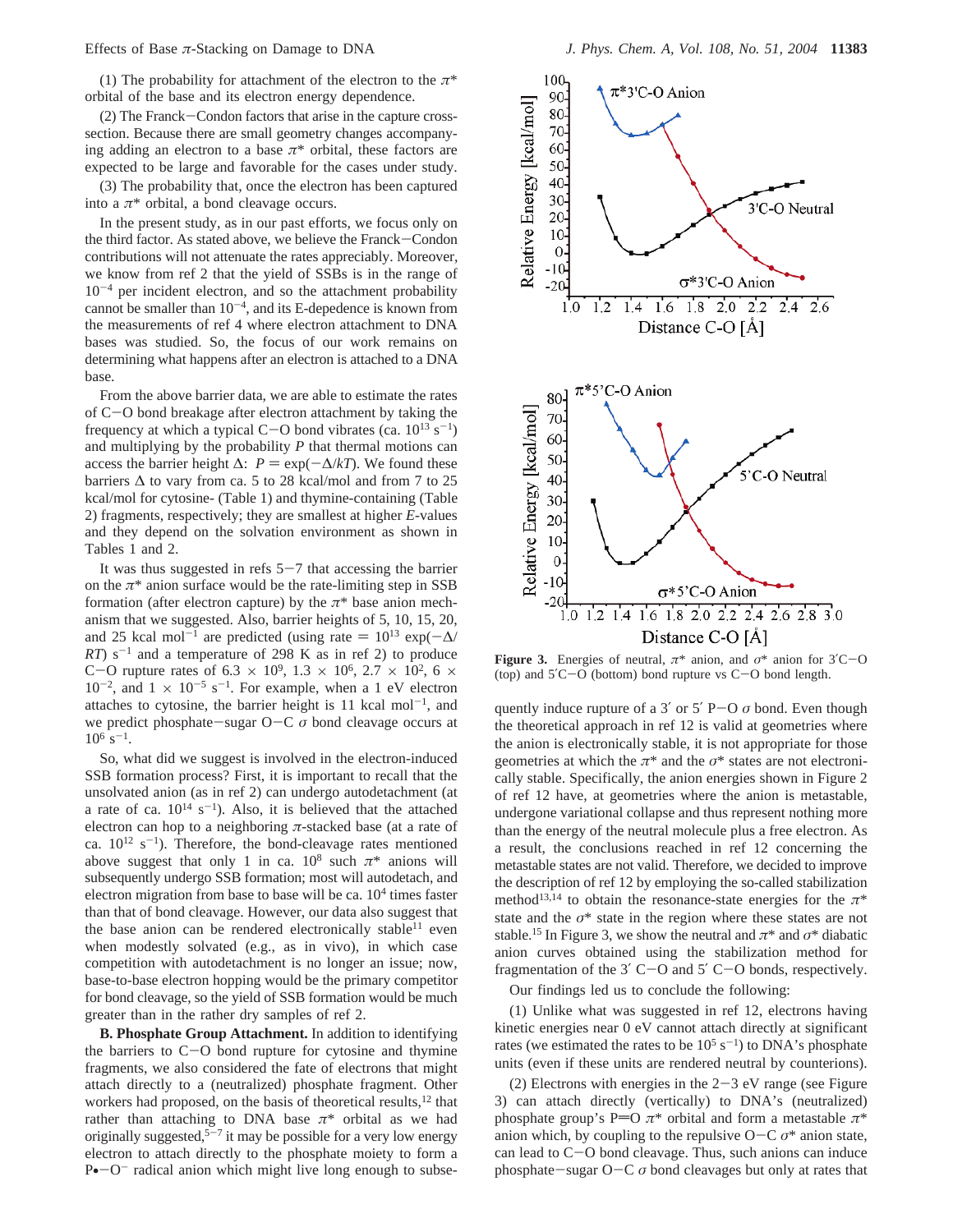we estimated to be ca.  $10^6$  s<sup>-1</sup> with the rates determined largely by the heights of the barrier on the adiabatic  $\pi^*/\sigma^*$  anion surface.

In the present work, we are extending these earlier studies to now examine the effects of  $\pi$ -stacking by using three cytosinesugar-phosphate units as our model compound. We also consider the possibility of the low-energy electrons breaking the base-sugar  $N-C$  bond rather than the sugar-phosphate <sup>C</sup>-O bond. As we demonstrate here, *<sup>π</sup>*-stacking has significant effects on the rates of SSB formation via this mechanism.

### **III. Methods**

**A. The Fragment Studied.** To examine the entire DNA molecule using the type of ab initio electronic structure tools needed for this study is currently computationally prohibitive. Therefore, we had to select a portion of the full DNA16 molecule that would be representative both of the electron attachment and the bond rupture events that we wish to examine. In this study, we choose to excise a short fragment of a single DNA strand that consists of three nucleotides, each of which is built of the following:

(1) a cytosine base that contains the delocalized  $\pi$ -orbital system to whose lowest  $\pi^*$  orbital an electron could be attached to and

(2) a sugar moiety characteristic of all such fragments of DNA, which connects the cytosine to

(3) a neutralized phosphate group attached to the sugar by the C-O bond that is ruptured in most of the SSBs we consider here. In Figure 4, the fragment that we excised from DNA to study in this research effort is shown, and the  $C-O$  bond broken in the SSBs is labeled with an arrow.

Therefore, the whole system studied here mimics a CCC codon such as that responsible for coding proline in biological cells.

**B. Ab Initio Strategy.** Having chosen the representative fragment, our strategy was to proceed as follows:

(1) We "terminated" the  $-\text{OPO}_3^{-1}$  radical centers (formed<br>nen we cut bonds within the DNA) of our fragment by adding when we cut bonds within the DNA) of our fragment by adding H atoms; we also protonated the  $-\text{OPO}_3^{-1}$  anion sites to neutralize them <sup>5-7</sup> The former was done to eliminate the radical neutralize them.5-<sup>7</sup> The former was done to eliminate the radical centers generated by our artificial excising of the fragment from intact DNA. Such centers, if not so terminated, would provide artificial electron attachment sites that would obscure the *π*\* binding site we wish to emphasize. The protonation was used to render the sample neutral as likely is the case in the experiments of ref 2.

(2) We applied a two-layered  $ONIOM^{17-19}$  method to carry out a series of ab initio electronic structure calculations on the neutral and anion formed by adding an electron to the *π*\* LUMO of the central cytosine unit. The model system (described at the "high" layer in ONIOM theory) is the central nucleotide and it is treated with the SCF method and  $6-311+G^*$  basis sets,<sup>20</sup> whereas for the two terminal nucleotides ("low" layer), we used 4-31G basis sets. In Figure 4, the "higher" layer is represented by balls and sticks while tubes are used to indicate the "lower" layer. We could not utilize a molecular mechanics description of the "low" layer because we wanted to study the effects of the *π* orbitals of this layer on the energy of the *π*\* anion formed by placing an electron into a  $\pi$  orbital of the neighboring "high" layer.

(a) For the neutral model, the sugar-phosphate  $C-O$  bond length *R* of the central nucleotide was stretched, in steps of 0.05 Å, from 1.40 Å, which is near its equilibrium length, to large



**Figure 4.** Fragment of DNA showing the three nucleotides containing cytosine-sugar-phosphate units. The C-O bond cleaved in SSB formation is marked with an arrow.

distances (2.20 Å) where the C-O bond is largely broken and the SSB has begun.

(b) At each value of *R*, the other internal coordinates of the central nucleotide (corresponding to the "higher" layer) of the neutral DNA fragment were varied to minimize the electronic energy (computed at the restricted self-consistent field (RHF) level for this closed-shell species). To preserve the *π*-stacking of the whole system, the two terminal nucleotides were kept geometrically frozen during this optimization.

(3) For the  $\pi^*$  anion, we repeated steps a and b above but used the unrestricted Hartree-Fock (UHF) approximation for this open-shell system in which the excess electron resides in the central cytosine's *π*\* orbital.

This is the same kind of strategy used in our earlier studies except for our use of the ONIOM method to handle the threenucleotide system examined here.

**C. Treating Metastable States.** Because the *π*\*-anion is not an electronically stable species but is metastable with respect to electron loss, we had to take additional measures to make sure that the energy of the adiabatic state of the anion relative to that of the neutral fragment shown in Figure 5 was correct. In particular, we know from ref 4 and from our own earlier work at what energy range (n.b., these metastable states have significant Heisenberg widths) the low-lying  $\pi^*$  anion states occur. To describe attaching an excess electron of a given energy *E* to the lowest  $\pi^*$ -orbital of the central cytosine with an energy within a given range, we needed to alter our atomic orbital basis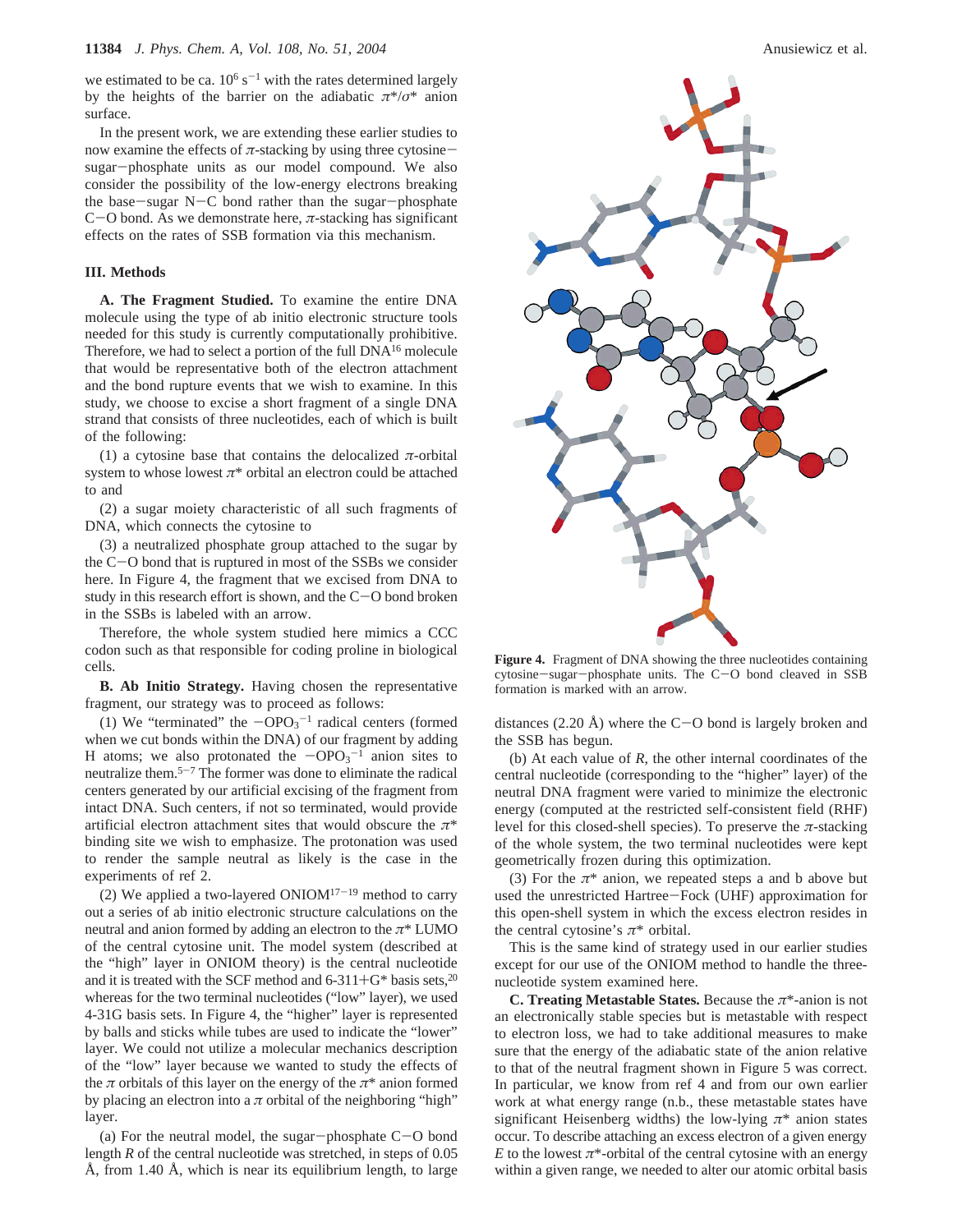

**Figure 5.** Energies of neutral fragment (solid square symbols) and of the  $\pi^*$ -anion (open square symbols) fragment at various electron energies *E*.

set to produce a  $\pi^*$ -orbital having such an energy. We did so by scaling the exponents of the most diffuse  $\pi$ -type basis functions on the atoms within the central cytosine ring to generate a lowest *π*\*-orbital whose UHF anion would have the specified energy (relative to the neutral). Of course, we had to perform independent orbital exponent scaling to achieve *π*\* state energies of 0.3, 0.86, 1.0, 1.3, 1.5, and 2.0 eV. By scaling the exponents of the atomic orbital basis functions, we are thus able to model attaching an electron with the desired kinetic energy.

Since the inclusion of solvent effects is not possible while performing ONIOM calculations, we had to limit our approach to the isolated CCC oligomer. However, as described in the Introduction, solvent effects and their influence on the SSB rates were discussed in our preceding papers and are not expected to produce substantially different results in the present model system except for rendering electron autodetachment no longer a competitive pathway when operative.

The energy profiles that we obtain as functions of the  $C-O$ bond length labeled in Figure 5 describe variation in the

electronic energy of the cytosine-containing fragment (central nucleotide) and its anion with all other geometric degrees of freedom of the central fragment "relaxed" to minimize the energy. In duplex DNA, there clearly are constraints placed on the geometry of the cytosine-dexoyribose-phosphate groups (e.g., hydrogen bonding and  $\pi$ -stacking) that do not allow all geometric parameters to freely vary. As such, the energy profiles we obtain likely provide lower bounds to the barriers that must be overcome to effect C-O bond cleavage. However, we found that the changes in bond lengths  $(< 0.04 \text{ Å})$  and valence angles  $(**5**°)$  are quite small as we "stretch" the C-O bond. Hence, we do not think the unconstrained energy profiles result in qualitatively incorrect barriers.

All calculations were performed using the Gaussian  $03<sup>21</sup>$  suite of programs, and the three-dimensional plots of the molecular orbitals were generated with the MOLDEN program.22

# **IV. Results**

**a. Energy Profiles.** In Figure 5, we show plots of the electronic energies of the neutral and  $\pi^*$ -anion species for the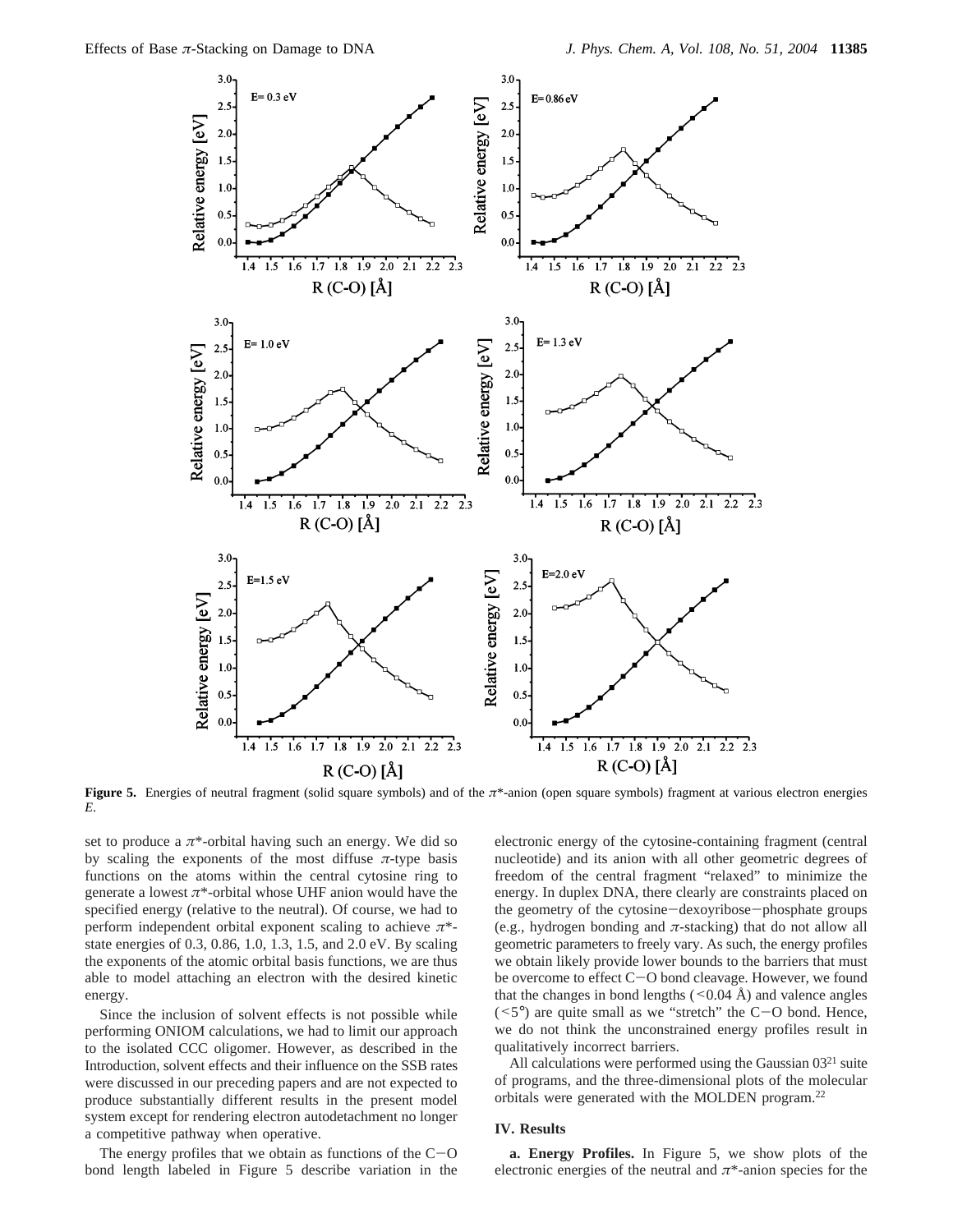**TABLE 3: Barriers (kcal/mol) and C**-**O Bond Lengths** *<sup>R</sup>* **(Å) at the Barrier for Various Electron Energies** *E* **(eV) (for the Three-Nucleotide System)**



Figure 6. Orbital occupied by the attached electron on the central cytosine (left) and for the elongated C-O bond lengths (right) where the electron has migrated toward the phosphate group.

energy *E* of the attached electron ranging from 0.3 to 2.0 eV. The *<sup>π</sup>*\*-anion energy profiles suggest that C-O bond rupture requires surmounting an  $11-25$  kcal/mol barrier (depending on the electron energy  $E$ ) but that the fragmentation process is exothermic in all cases. As we noted in our earlier work, the exothermicity results primarily from the large electron affinity (>4 eV) of the neutralized phosphate group generated when the  $C-O$  bond ruptures. In Table 3, we collect from Figure 5 values of the barrier heights along the  $C-O$  bond length for various *E* values, and we show the value of *R* at which the barrier occurs in each case. As we found in our earlier cytosine and thymine studies,  $6.7$  the barrier occurs at nearly the same *R* value for all *E* values, although there seems to be a trend to smaller *R* values at higher *E*.

Of course, a primary objective of the present study was to determine how  $\pi$ -stacking alters rates of SSB formation. Therefore, we compare the barrier heights for the single cytosine-sugar-phosphate unit (Table 1) with those obtained for the fragment containing three nucleotides (Table 3), and  $\pi$ -stacking seems to increase the barrier heights by ca. 8 kcal/ mol. As a result,  $\pi$ -stacking can be expected to substantially lower the predicted rates of SSB formation compared to our predictions in refs  $5-7$ .

In Figure 6, we show the orbital containing the excess electron at two *R-*values. At the smaller *R*, the electron is localized on the central cytosine  $\pi^*$ -orbital, but as *R* moves beyond ca. 1.9 Å, the electron moves through the virtual orbitals of the adjoining deoxyribose and onto the phosphate unit. In our earlier work,<sup>6</sup> we showed that the rate of electron transfer through the sugar group is fast compared to the rate of accessing the barrier on the anion energy surface, so the barrier-access rate is the rate-limiting step in SSB formation.

**b. Predicted Rates of SSB Formation.** To estimate the rates of SSB formation for the CCC codon, we consider thermal activation of the vibrations of the C-O bond that must rupture. As is typical of most  $C-O$  single bonds, this bond is expected to vibrate at a rate of ca.  $3 \times 10^{-13}$  s<sup>-1</sup>. The probability *P* that this C-O bond stretches, through thermal activation at 298 K, enough to surmount a barrier of  $\Delta$  can be approximated by *P*  $=$  exp( $-\Delta$ (505)/298), where  $\Delta$  is given in kcal/mol and 505 = 1/*R* with *R* being the ideal gas constant  $R = 1.98 \times 10^{-3}$  kcal/ mol'K. Hence, an estimate of the average rate of SSB formation



**Figure 7.** Energies of the neutral (solid square symbols) and of the *<sup>π</sup>*\*-anion (open square symbols) DNA fragment vs C-N bond length (Å) as isolated species at electron energy  $E = 0.8$  eV.

can be obtained by multiplying the vibrational frequency by the probability of accessing the barrier:  $10^{13} \exp(-\Delta(505)/298)$ s<sup>-1</sup>. Using barrier heights  $\Delta$  of 11, 15, 16, 18, 20, and 25 kcal/ mol, which characterize the range shown in Table 3, we obtain SSB rates of 0.8  $\times$  10<sup>5</sup>, 2.7  $\times$  10<sup>2</sup>, 1.9  $\times$  10<sup>1</sup>, 6.4  $\times$  10<sup>-1</sup>, 6  $\times$  $10^{-2}$ , and  $1 \times 10^{-5}$  s<sup>-1</sup>, respectively. Since the autodetachment rate of the  $\pi^*$ -state is ca.  $10^{14}$  s<sup>-1</sup>, and the rate of migration to a neighboring base is ca.  $10^{12}$  s<sup>-1</sup>, the rate of SSB formation is predicted to generate SSBs at rates 9 or more orders of magnitude below that of detachment. Thus, it seems unlikely that SSBs can be induced at significant rates in CCC codon by electron attachment to the cytosine base's *π*\* orbital for energies ranging from 0.3 to 2.0 eV when solvation does not render autodetachment inoperative. However, our previous findings suggest<sup>5-7</sup> that even modest solvation can make the anion electronically stable. Thus, solvation effects seem to be crucial for allowing the  $\pi^*$  state to produce SSBs in any significant yield.

**c. Examination of Sugar**-**Cytosine C**-**N Bond Cleavage.** In addition to the present study on effects of base *π*-stacking on damage to DNA by low-energy electrons, we also examined the possibility of breaking a sugar-cytosine C-N bond. As our earlier studies made clear, it is the electronic stability of the anion formed when bond cleavage occurs that provides the thermodynamic driving force (and thus the low barriers on the anion surfaces) for bond breaking. We thought that the anion formed when a sugar-cytosine C-N bond breaks may be stable enough to make this bond cleavage also facile, so we decided to address this issue.

In Figure 7, we plot the energy of the cytosine-sugarphosphate fragment as the sugar-cytosine C-N bond is stretched both for the neutral and *π*\*-anion species for the energy  $E = 0.8$  eV of the attached electron (this energy was in the range of the cytosine  $\pi^*$  orbital energy as discussed earlier).

The neutral's curve shows that, as expected, it is energetically quite endothermic to rupture the  $C-N$  bond. Thus, it is unlikely that SSBs can occur at 298 K (where the experiments of ref 2 took place) or even at significantly elevated temperature if the fragment remains neutral (i.e., does not attach an electron). The *<sup>π</sup>*\*-anion energy profile suggests that C-N bond rupture requires surmounting a 43 kcal/mol barrier. Recall that the barrier height calculated for the same energy of the attached electron ( $\dot{E} = 0.8$  eV) for C-O bond cleavage in cytosinesugar-phosphate is 12 kcal/mol. Thus, we conclude that it is unlikely that SSBs can occur at any significant rate via sugarcytosine C-N bond rupture. Of course, in living organisms, other damage mechanisms (e.g., oxidative damage, protonation, etc.) are also operative and such C-N bonds may be involved